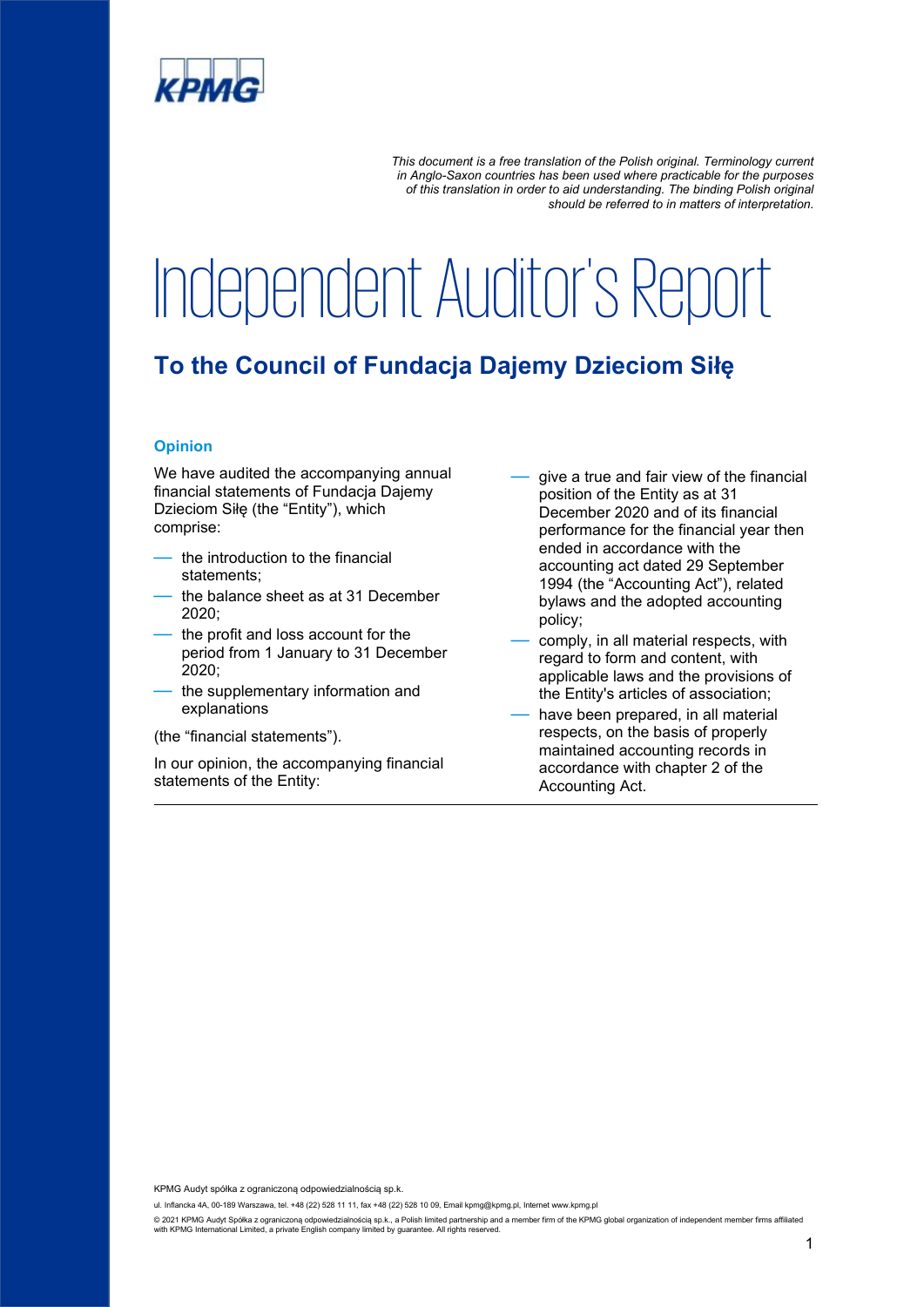

#### **Basis for Opinion**

We conducted our audit in accordance with:

- International Standards on Auditing as adopted by the National Council of Statutory Auditors as National Standards on Auditing (the "NSA") by the resolution no. 3430/52a/2019 dated 21 March 2019 and the resolution no. 1107/15a/2020 dated 8 September 2020; and
- the act on statutory auditors, audit firms and public oversight dated 11 May 2017 (the "Act on statutory auditors").

#### **Independence and Ethics**

We are independent of the Entity in accordance with International Ethics Standards Board for Accountants International Code of Ethics for Professional Accountants (including International Independence Standards) ("IESBA Code") as adopted by the resolution of the National Council of Statutory Auditors, together with the ethical requirements that are

Our responsibilities under those regulations are further described in the Auditor's Responsibility for the audit of the financial statements section of our report.

We believe that the audit evidence we have obtained is sufficient and appropriate to provide a basis for our opinion.

relevant to our audit of the financial statements in Poland and we have fulfilled our other ethical responsibilities in accordance with these requirements and the IESBA Code. During our audit the key statutory auditors and the audit firm remained independent of the Entity in accordance with requirements of the Act on statutory auditors.

#### **Responsibility of the Management Board and Council of the Foundation for the Financial Statements**

The Management Board of the Entity is responsible for the preparation, on the basis of properly maintained accounting records, of financial statements that give a true and fair view in accordance with the Accounting Act, related bylaws, the adopted accounting policy, the applicable laws and the provisions of the Entity's articles of association and for such internal control as the Management Board of the Entity determines is necessary to enable the preparation of financial statements that are free from material misstatement, whether due to fraud or error.

In preparing the financial statements, the Management Board of the Entity is responsible

### **Auditor's Responsibility for the Audit of the Financial Statements**

Our objectives are to obtain reasonable assurance about whether the financial statements as a whole are free from material misstatement, whether due to fraud or error, and to issue an auditors' report that includes our opinion. Reasonable assurance is a high level of assurance, but is not a guarantee that an audit conducted in accordance with NSAs will always detect a material misstatement when it exists. Misstatements can arise from fraud or error and are considered material if, individually or in the aggregate, they could

for assessing the Entity's ability to continue as a going concern, disclosing, as applicable, matters related to going concern and using the going concern basis of accounting unless the Management Board of the Entity either intends to liquidate the Entity or to cease operations, or has no realistic alternative but to do so.

According to the Accounting Act, the Management Board and members of the Council of the Foundation are required to ensure that the financial statements are in compliance with the requirements set forth in the Accounting Act. Members of the Council of the Foundation are responsible for overseeing the Entity's financial reporting process.

reasonably be expected to influence the economic decisions of users taken on the basis of these financial statements.

The scope of audit does not include assurance on the future viability of the Entity or on the efficiency or effectiveness with which the Management Board of the Entity has conducted or will conduct the affairs of the Entity.

As part of an audit in accordance with NSAs, we exercise professional judgment and